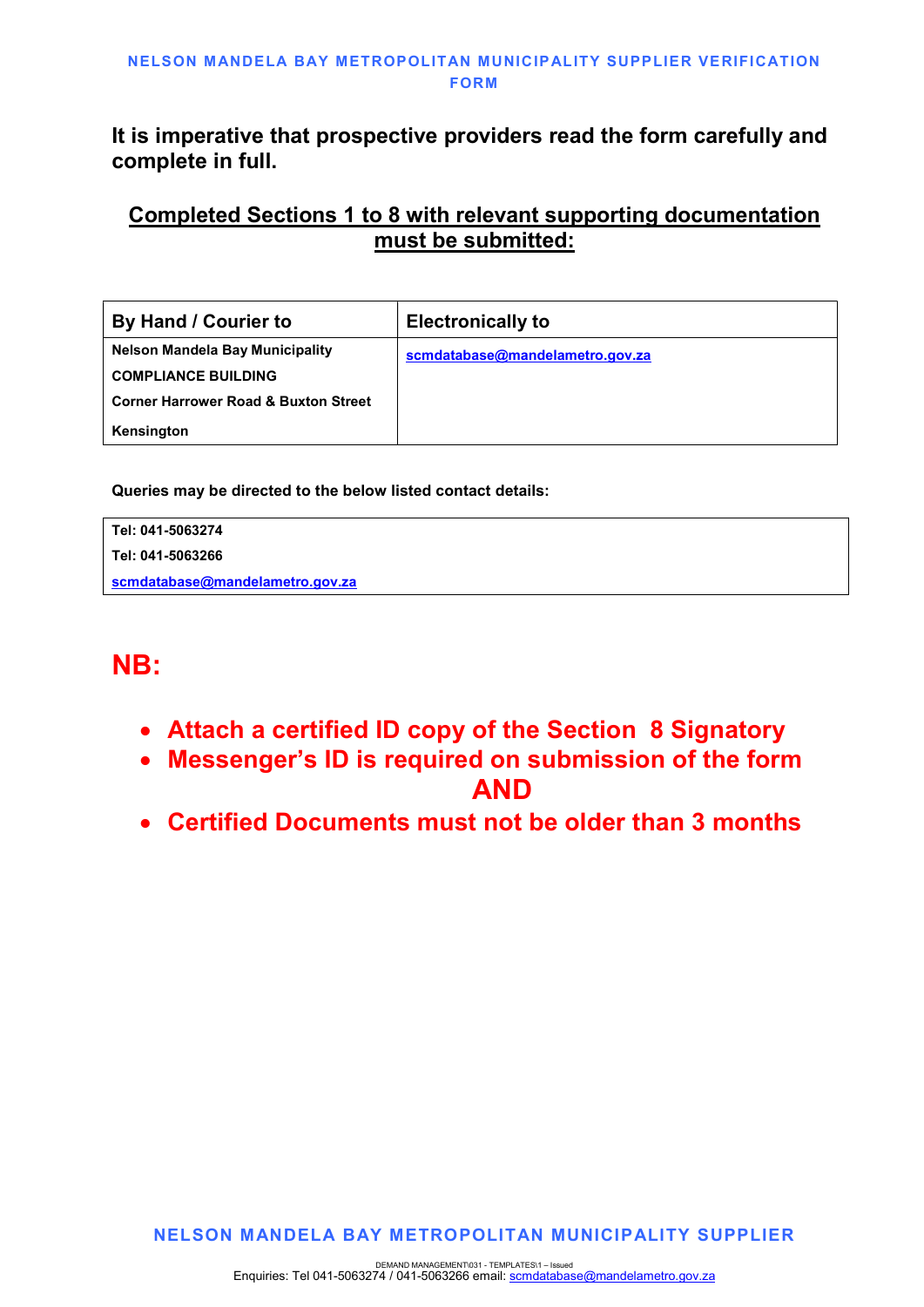# VERIFICATION FORM

## 1. GENERAL INFORMATION (MANDATORY FIELD)

|                     | $\cdot$ |  |  |  |  |  |  |  |  |  |
|---------------------|---------|--|--|--|--|--|--|--|--|--|
| Name of Business    |         |  |  |  |  |  |  |  |  |  |
|                     |         |  |  |  |  |  |  |  |  |  |
| <b>Trading Name</b> |         |  |  |  |  |  |  |  |  |  |
|                     |         |  |  |  |  |  |  |  |  |  |
| CSD Number (MAAA)   |         |  |  |  |  |  |  |  |  |  |
| NMBM Ref:           |         |  |  |  |  |  |  |  |  |  |
|                     |         |  |  |  |  |  |  |  |  |  |

|                                                                                | <b>Check Box</b> |
|--------------------------------------------------------------------------------|------------------|
| Fully completed and signed Supplier Verification Form                          |                  |
| Certified identity document (Original certification by SAPS)                   |                  |
| <b>Certified BBBEE certificate/ Affidavit (Original certification by SAPS)</b> |                  |
| Certified NHBRC (Original certification by SAPS (If applicable)                |                  |
| Note: Central Supplier Database Registration (CSD), bank verification & tax    |                  |
| status must be up to date & compliant                                          |                  |
| Proof of disability provided by a recognised institution in the case of        |                  |
| handicapped persons (if applicable)                                            |                  |

Please Note: Proof of documents as above is required to ensure successful verification on the NMBM Supplier Database

| <b>GENERAL INFORMATION</b>                | <b>SECTION 1</b> |
|-------------------------------------------|------------------|
| <b>BUSINESS PARTICULARS</b>               | <b>SECTION 2</b> |
| <b>BUSINESS INFORMATION (SMME) STATUS</b> | <b>SECTION 3</b> |
| <b>BBBEE INFORMATION</b>                  | <b>SECTION 4</b> |
| <b>ACCREDITATION</b>                      | <b>SECTION 5</b> |
| <b>DECLARATION</b>                        | <b>SECTION 6</b> |
| <b>UNDERTAKING</b>                        | <b>SECTION 7</b> |
| <b>CERTIFICATE OF CORRECTNESS</b>         | <b>SECTION 8</b> |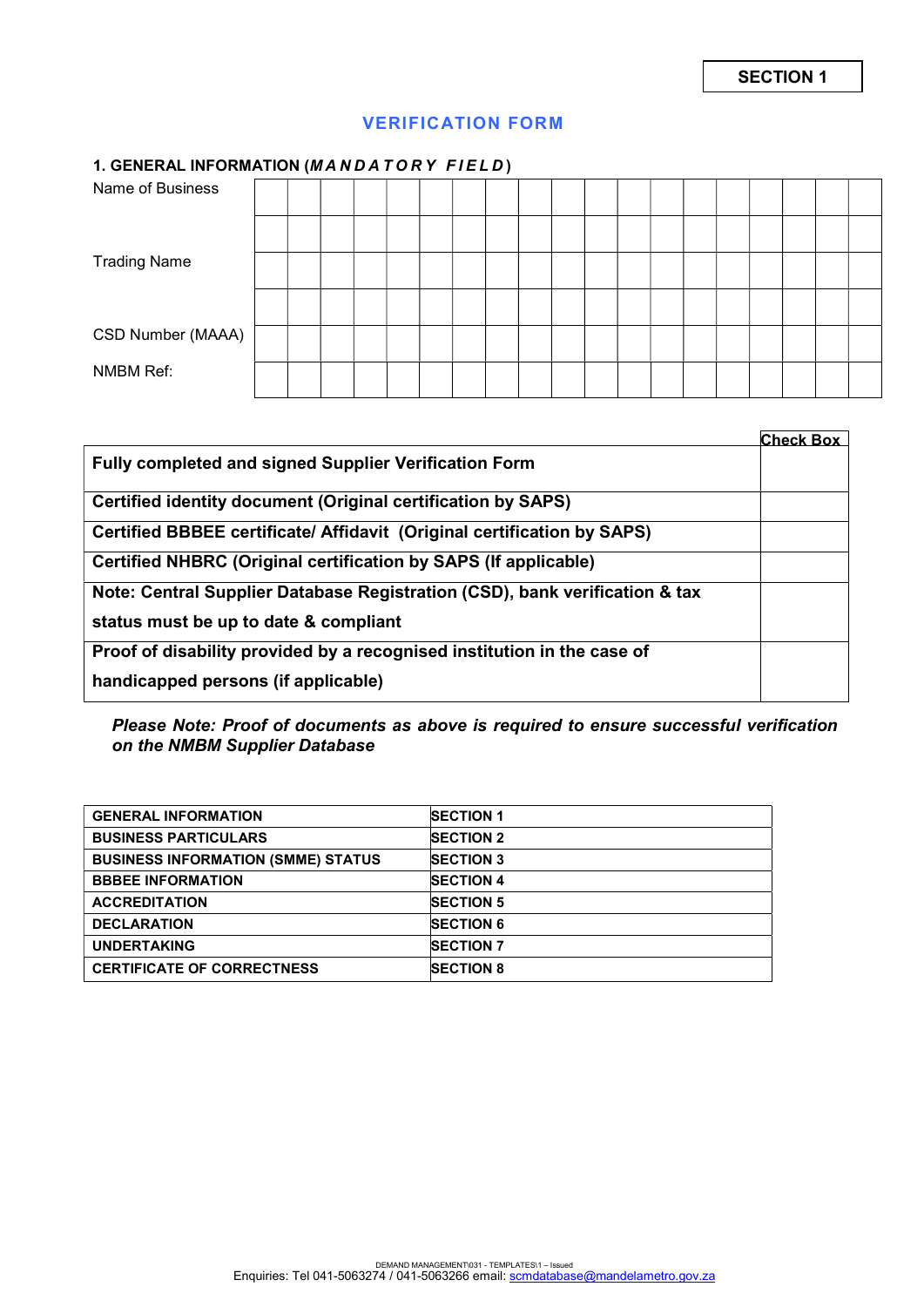#### 2. BUSINESS PARTICULARS

#### 2.1 Name of Business

| 2.1.1          |          | <b>Business Trading Name</b>                   |      |          |  |                   |  |  |  |  |  |  |  |  |  |      |      |  |  |
|----------------|----------|------------------------------------------------|------|----------|--|-------------------|--|--|--|--|--|--|--|--|--|------|------|--|--|
|                |          |                                                |      |          |  |                   |  |  |  |  |  |  |  |  |  |      |      |  |  |
|                |          |                                                |      |          |  |                   |  |  |  |  |  |  |  |  |  |      |      |  |  |
| 2.1.2          |          |                                                |      |          |  |                   |  |  |  |  |  |  |  |  |  |      |      |  |  |
| Postal address |          |                                                |      |          |  |                   |  |  |  |  |  |  |  |  |  |      |      |  |  |
|                |          |                                                |      |          |  |                   |  |  |  |  |  |  |  |  |  |      |      |  |  |
|                |          |                                                | City |          |  |                   |  |  |  |  |  |  |  |  |  | Code |      |  |  |
|                |          |                                                |      | Province |  |                   |  |  |  |  |  |  |  |  |  |      |      |  |  |
| 2.1.3          |          |                                                |      |          |  |                   |  |  |  |  |  |  |  |  |  |      |      |  |  |
| Physical       |          |                                                |      |          |  |                   |  |  |  |  |  |  |  |  |  |      |      |  |  |
| address        |          |                                                |      |          |  |                   |  |  |  |  |  |  |  |  |  |      |      |  |  |
|                |          |                                                | City |          |  |                   |  |  |  |  |  |  |  |  |  |      | Code |  |  |
|                |          |                                                |      | Province |  |                   |  |  |  |  |  |  |  |  |  |      |      |  |  |
|                |          |                                                |      |          |  |                   |  |  |  |  |  |  |  |  |  |      |      |  |  |
| 2.1.4          |          | Telephone No.                                  |      |          |  |                   |  |  |  |  |  |  |  |  |  |      |      |  |  |
|                |          |                                                |      |          |  |                   |  |  |  |  |  |  |  |  |  |      |      |  |  |
| 2.1.5          |          | Fax No.                                        |      |          |  |                   |  |  |  |  |  |  |  |  |  |      |      |  |  |
|                |          |                                                |      |          |  |                   |  |  |  |  |  |  |  |  |  |      |      |  |  |
| 2.1.6          |          | <b>E-mail Address</b>                          |      |          |  |                   |  |  |  |  |  |  |  |  |  |      |      |  |  |
|                |          |                                                |      |          |  |                   |  |  |  |  |  |  |  |  |  |      |      |  |  |
| 2.1.7          |          | Contact Person for correspondence as per 2.1.1 |      |          |  |                   |  |  |  |  |  |  |  |  |  |      |      |  |  |
| Title          |          |                                                |      |          |  | <b>First Name</b> |  |  |  |  |  |  |  |  |  |      |      |  |  |
| Surname        |          |                                                |      |          |  |                   |  |  |  |  |  |  |  |  |  |      |      |  |  |
| 2.1.8          | Cell No. |                                                |      |          |  |                   |  |  |  |  |  |  |  |  |  |      |      |  |  |
|                |          |                                                |      |          |  |                   |  |  |  |  |  |  |  |  |  |      |      |  |  |

#### Ward Number (Applicable to Residents of Nelson Mandela Bay only)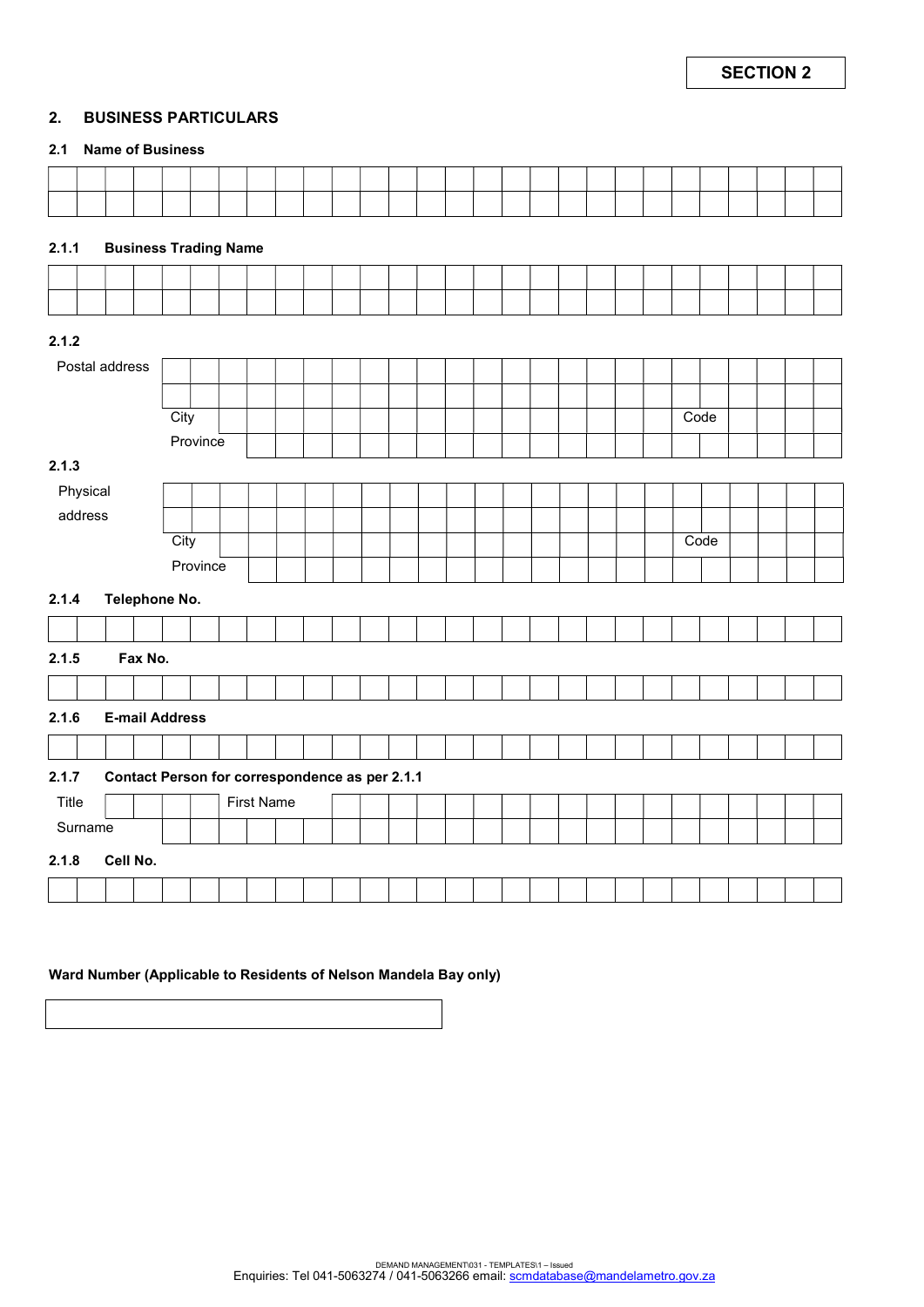#### 3. BUSINESS INFORMATION

The following table must be completed in order to establish whether a business can be classified as an SMME in terms of the National Small Business Amendment Bill pertaining to the National Small Business Act 102 of 1996, and the Revised Schedule 1 of the National Definition of Small Enterprises in South Africa 15 March 2019. Indicate the sector by ticking the appropriate block in column 1 and then tick the corresponding information blocks in columns 2, 3 and 4.

| <b>COLUMN1</b>                                                                        | <b>COLUMN 2</b>             | <b>COLUMN 3</b>                                 | <b>COLUMN 4</b> |                       |  |  |
|---------------------------------------------------------------------------------------|-----------------------------|-------------------------------------------------|-----------------|-----------------------|--|--|
| Sector or sub-sectors in<br>accordance with the Standard<br><b>Industrial Council</b> | Size or class of enterprise | Total full-time equivalent of<br>paid employees |                 | Total annual turnover |  |  |
|                                                                                       | Medium                      | 51-250                                          |                 | 35,0million           |  |  |
| Agriculture                                                                           | Small                       | $11 - 50$                                       |                 | 17,0 million          |  |  |
|                                                                                       | Micro                       | $0 - 10$                                        |                 | 7.0 million           |  |  |
|                                                                                       | Medium                      | 51-250                                          |                 | 210,0 million         |  |  |
| Mining and Quarrying                                                                  | Small                       | $11 - 50$                                       |                 | 50,00 million         |  |  |
|                                                                                       | Micro                       | $0 - 10$                                        |                 | 15,0 million          |  |  |
|                                                                                       | Medium                      | 51-250                                          |                 | 170,0 million         |  |  |
| Manufacturing                                                                         | Small                       | 11-50                                           |                 | 50,0 million          |  |  |
|                                                                                       | Micro                       | $0 - 10$                                        |                 | 10,0 million          |  |  |
|                                                                                       | Medium                      | 51-250                                          |                 | 180,0 million         |  |  |
| Electricity, Gas and Water                                                            | Small                       | $11 - 50$                                       |                 | 60,0 million          |  |  |
|                                                                                       | Micro                       | $0 - 10$                                        |                 | 10,0 million          |  |  |
|                                                                                       | Medium                      | 51-250                                          |                 | 170,0 million         |  |  |
| Construction                                                                          | Small                       | $11 - 50$                                       |                 | 75,0 million          |  |  |
|                                                                                       | Micro                       | $0 - 10$                                        |                 | 10,0 million          |  |  |
|                                                                                       | Medium                      | 51-250                                          |                 | 80,0 million          |  |  |
| Retail, Motor Trade and<br><b>Repair Services</b>                                     | Small                       | 11-50                                           |                 | 25,0 million          |  |  |
|                                                                                       | Micro                       | $0 - 10$                                        |                 | 7,5 million           |  |  |
| Wholesale Trade,                                                                      | Medium                      | 51-250                                          |                 | 220,0 million         |  |  |
| <b>Commercial Agents &amp;</b>                                                        | Small                       | $11 - 50$                                       |                 | 80,0 million          |  |  |
| <b>Allied Services</b>                                                                | Micro                       | $0 - 10$                                        |                 | 20,0 million          |  |  |
|                                                                                       | Medium                      | 51-250                                          |                 | 40,0 million          |  |  |
| Catering, accommodation<br>& other Trade                                              | Small                       | 11-50                                           |                 | 15,0 million          |  |  |
|                                                                                       | Micro                       | $0 - 10$                                        |                 | 5,0 million           |  |  |
|                                                                                       | Medium                      | 51-250                                          |                 | 140,0 million         |  |  |
| Transport, Storage and<br>Communications                                              | Small                       | 11-50                                           |                 | 45,0 million          |  |  |
|                                                                                       | Micro                       | $0 - 10$                                        |                 | 7,5 million           |  |  |
|                                                                                       | Medium                      | 51-250                                          |                 | 85,0 million          |  |  |
| <b>Finance and Business</b><br>Services                                               | Small                       | $11 - 50$                                       |                 | 35,0 million          |  |  |
|                                                                                       | Micro                       | $0 - 10$                                        |                 | 7,5 million           |  |  |
|                                                                                       | Medium                      | 51-250                                          |                 | 70,0 million          |  |  |
| Community, Social &<br><b>Personal Services</b>                                       | Small                       | $11 - 50$                                       |                 | 22,0 million          |  |  |
|                                                                                       | Micro                       | $0 - 10$                                        |                 | 5,0 million           |  |  |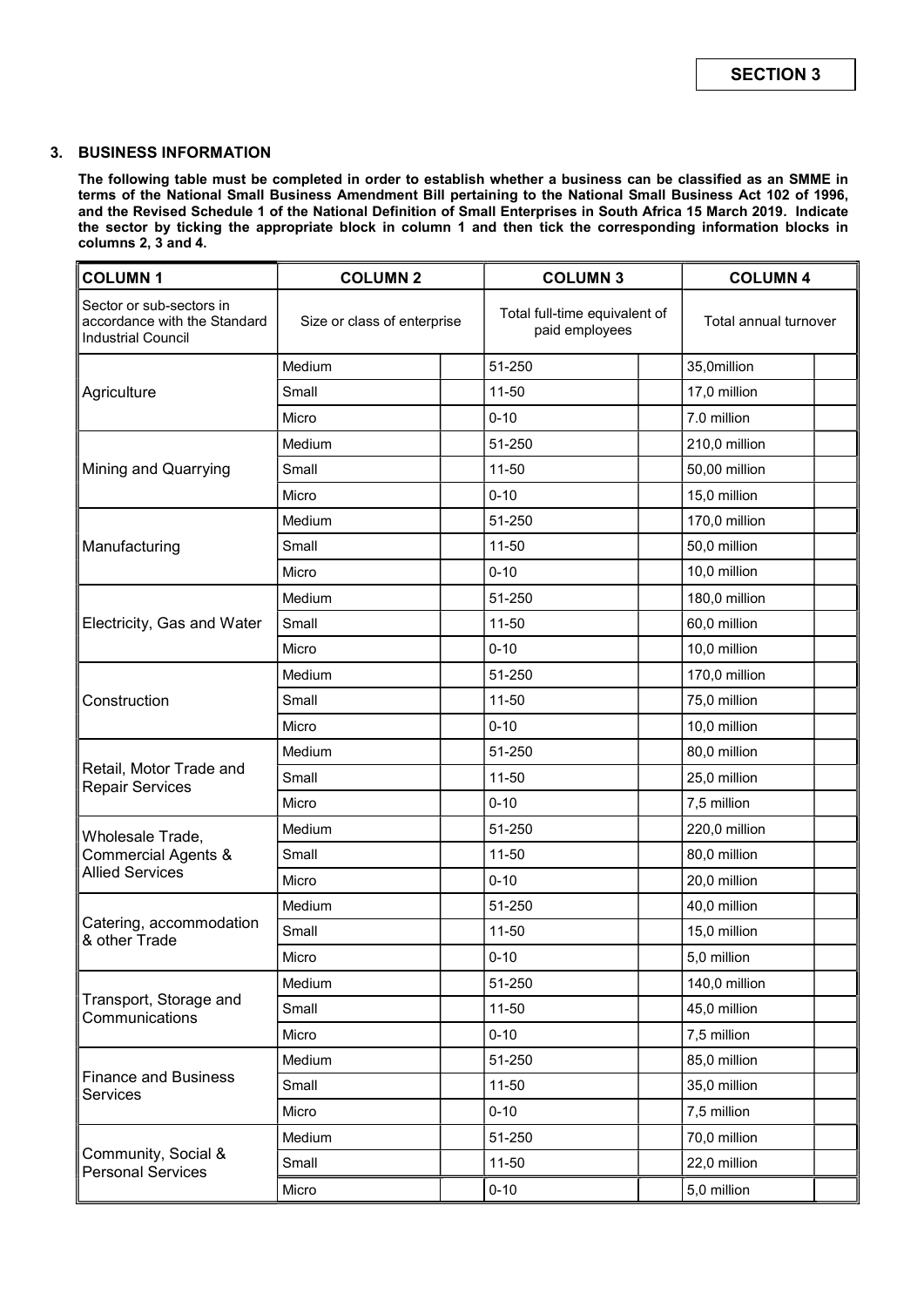#### 4.1 REQUIRED DOCUMENTS

Proof of disability provided by a recognised institution in the case of handicapped persons must be supplied.

#### 4.2 BBBEE STATUS

CERTIFIED COPY of BBBEE Rating Certificate. Please select the relevant status below and attach the relevant document:

| Valid B-BBEE | Status Level of | ΟR | Valid B-BBEE | Status Level of |
|--------------|-----------------|----|--------------|-----------------|
| Certificate  | Contribution    |    | Affidavit    | Contribution    |
|              |                 |    |              |                 |

| <b>FOR OFFICIAL PURPOSES ONLY</b>            | <b>BEE Certificate</b> | <b>EME LETTER</b> |
|----------------------------------------------|------------------------|-------------------|
| Accounting officer/Auditors details          |                        |                   |
| Accounting Officers practice number          |                        |                   |
| Physical location of the entity              |                        |                   |
| Registration number of the entity            |                        |                   |
| Date of issue                                |                        |                   |
| <b>Expiry Date</b>                           |                        |                   |
| Status Level of contribution                 |                        |                   |
| Total black shareholding                     |                        |                   |
| Total black female                           |                        |                   |
| www.sanas.co.za/af-directory/bbbee list.php. |                        |                   |

SECTION 5

## 5. PROFESSIONAL SERVICE STATUS

The following table must be completed and the relevant documents must be attached.

| <b>Classification</b>                                                                   | <b>Affiliation Body</b> | <b>Affiliation/Practice</b><br><b>Number</b> | <b>Expiry Date</b> |
|-----------------------------------------------------------------------------------------|-------------------------|----------------------------------------------|--------------------|
| <b>Engineering &amp; Construction</b>                                                   |                         |                                              |                    |
| <b>Built environment</b><br><b>Consultant / Professional</b><br><b>Service Provider</b> |                         |                                              |                    |
| <b>Education, Training &amp;</b><br><b>Development</b>                                  |                         |                                              |                    |
| <b>Legal Service Provider</b>                                                           |                         |                                              |                    |
| <b>Other</b>                                                                            |                         |                                              |                    |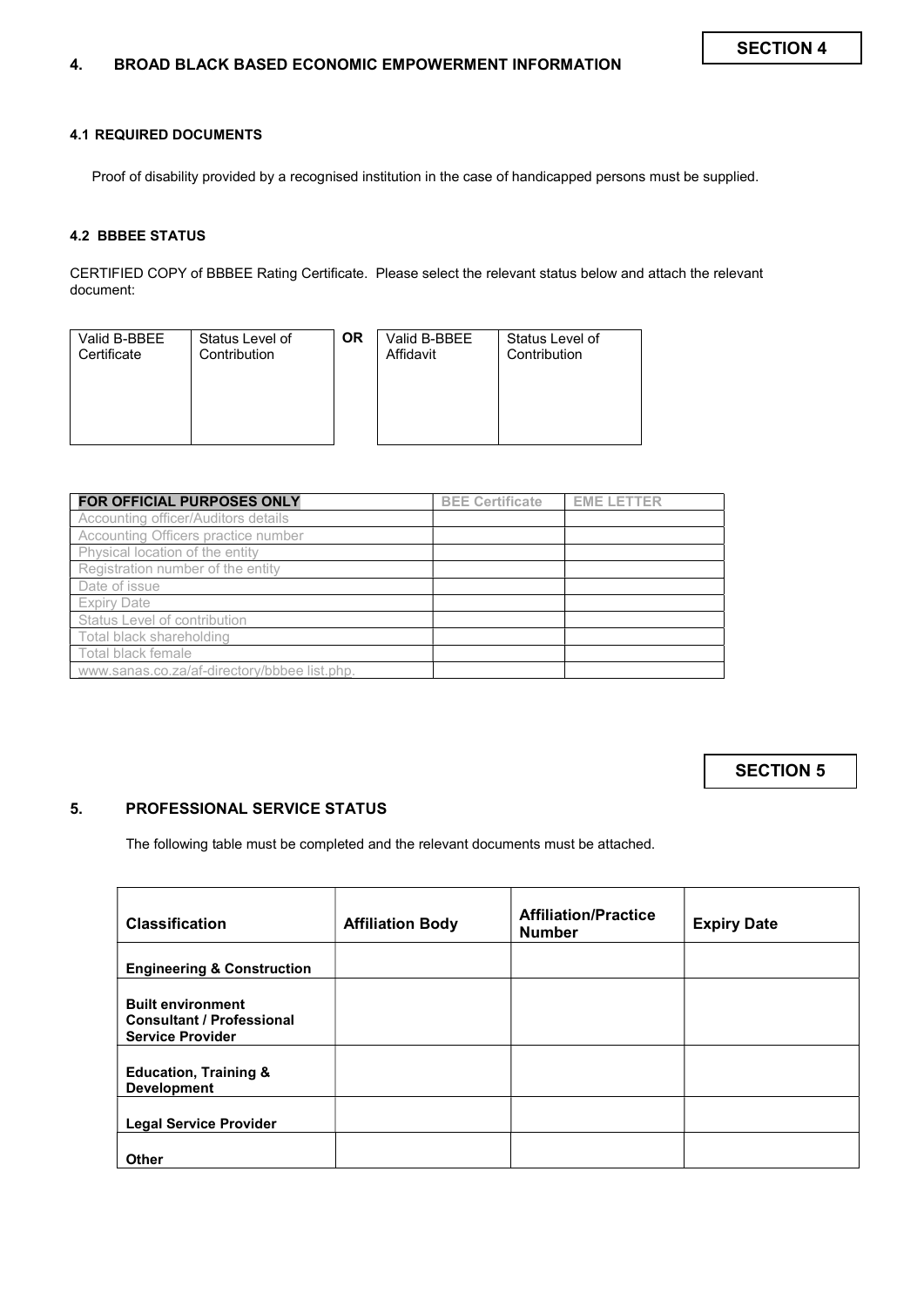\_\_\_\_\_\_\_\_\_\_\_\_\_\_\_\_\_\_\_\_\_\_\_\_\_\_\_\_\_\_\_\_\_\_ (the 'Supplier')

vis a vis the

### Nelson Mandela Bay Metropolitan Municipality

('NMBM')

- 1. No bid will be accepted from persons in the service of the state \*.<br>2. Any person, having a kinship with persons in the service of the s Any person, having a kinship with persons in the service of the state, including a blood relationship, may register
- as a prospective supplier.
- 3. In order to give effect to the above, the following questionnaire must be completed by company's directors, managers, principal shareholders or stakeholders or duly authorised person

| 3.1 |                                                                       |                                 |  |  |  |  |  |
|-----|-----------------------------------------------------------------------|---------------------------------|--|--|--|--|--|
| 3.2 |                                                                       |                                 |  |  |  |  |  |
| 3.3 |                                                                       |                                 |  |  |  |  |  |
|     |                                                                       |                                 |  |  |  |  |  |
| 3.4 | Are you presently in the service of the state*<br>YES / NO            |                                 |  |  |  |  |  |
|     | 3.4.1 If so, furnish particulars.                                     |                                 |  |  |  |  |  |
|     | Name of employer:                                                     | <b>Staff/Man/Persal number:</b> |  |  |  |  |  |
|     | <b>Employer's address:</b>                                            | <b>Designation:</b>             |  |  |  |  |  |
|     |                                                                       |                                 |  |  |  |  |  |
|     |                                                                       |                                 |  |  |  |  |  |
| 3.5 | Have you been in the service of the state for the past twelve months? | YES / NO                        |  |  |  |  |  |
|     | 3.5.1 If so, furnish particulars.                                     |                                 |  |  |  |  |  |
|     | Name of previous employer:                                            | Staff/ Man/Persal number:       |  |  |  |  |  |
|     | <b>Address:</b>                                                       | <b>Position held:</b>           |  |  |  |  |  |
|     |                                                                       |                                 |  |  |  |  |  |
|     |                                                                       |                                 |  |  |  |  |  |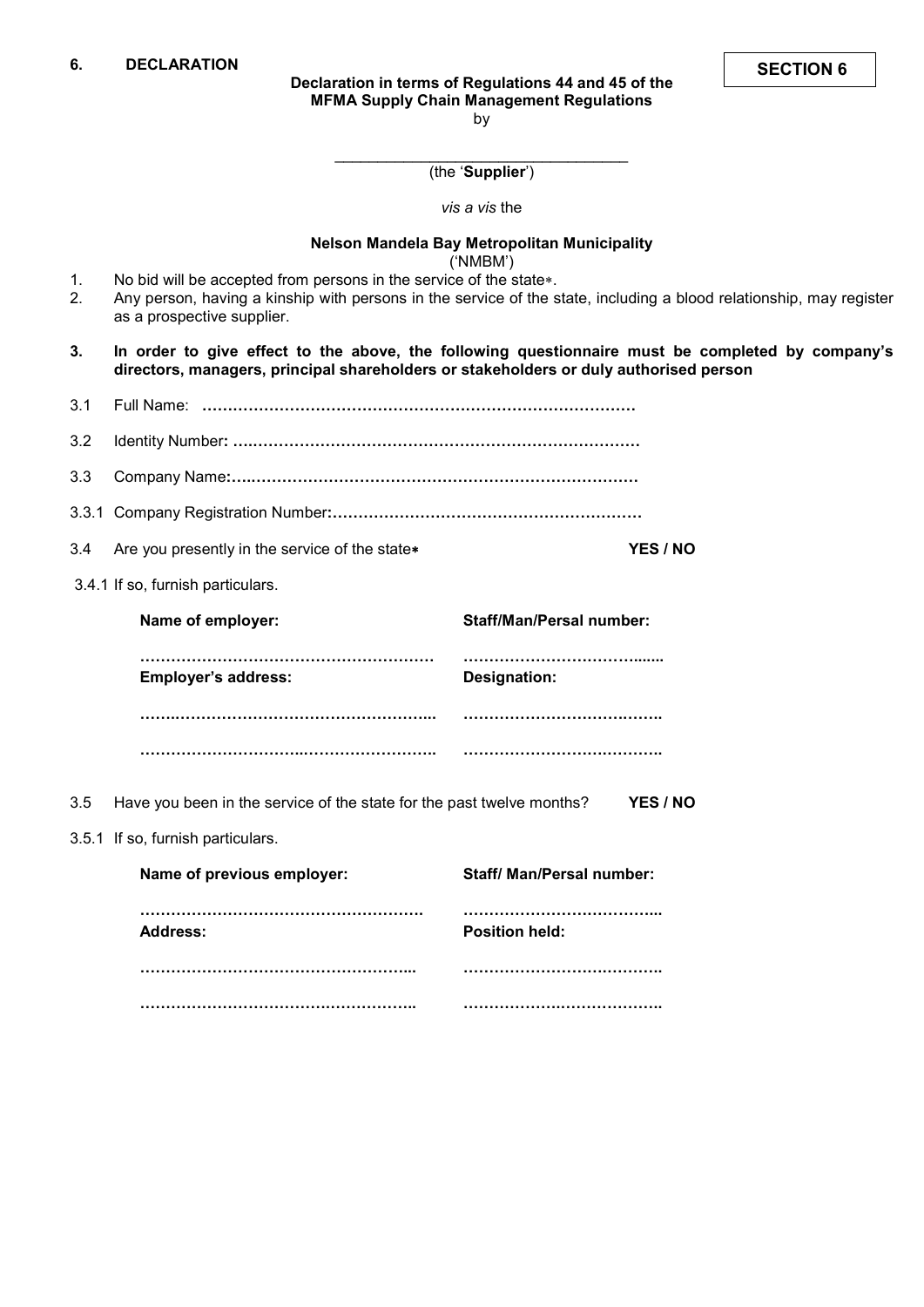|     | 3.6 Are any of the company's directors, managers, principal<br>shareholders or stakeholders in service of the state?                     | YES / NO                          |                                                                                       |
|-----|------------------------------------------------------------------------------------------------------------------------------------------|-----------------------------------|---------------------------------------------------------------------------------------|
|     | 3.6.1 If so furnish particulars<br>Name of employer:                                                                                     | <b>Staff/Man/Persal number:</b>   |                                                                                       |
|     | <b>Employer's address:</b>                                                                                                               | <b>Designation:</b>               |                                                                                       |
|     |                                                                                                                                          |                                   |                                                                                       |
|     |                                                                                                                                          |                                   |                                                                                       |
| 3.7 | Are any spouse, child or parent of the company's directors,<br>managers, principal shareholders or stakeholders in service of the state? |                                   | YES / NO                                                                              |
|     | 3.7.1 If so, furnish particulars.<br>Name of employer:                                                                                   | <b>Staff/ Man/ Persal Number:</b> |                                                                                       |
|     | <b>Employer's address:</b>                                                                                                               | <br>Designation:                  |                                                                                       |
|     |                                                                                                                                          |                                   |                                                                                       |
|     |                                                                                                                                          |                                   |                                                                                       |
|     | <b>CERTIFICATION</b>                                                                                                                     |                                   |                                                                                       |
|     | I, THE UNDERSIGNED (NAME)  ………………………………………………………………………                                                                                   |                                   |                                                                                       |
|     | CERTIFY THAT THE INFORMATION FURNISHED ON THIS DECLARATION FORM IS CORRECT.                                                              |                                   |                                                                                       |
|     |                                                                                                                                          |                                   | I ACCEPT THAT THE STATE MAY ACT AGAINST ME SHOULD THIS DECLARATION PROVE TO BE FALSE. |
|     | <b>ID Number</b>                                                                                                                         | Position                          |                                                                                       |
|     | Signature                                                                                                                                | Date                              |                                                                                       |
|     |                                                                                                                                          |                                   |                                                                                       |

MSCM Regulations: "in the service of the state" means to be –

- (a) a member of  $-$ 
	- (i) any municipal council;
	- (ii) any provincial legislature; or
	- (iii) the national Assembly or the national Council of provinces;
- (b) a member of the board of directors of any municipal entity;
- (c) an official of any municipality or municipal entity;
- (d) an employee of any national or provincial department, national or provincial public entity or constitutional institution within the meaning of the Public Finance Management Act, 1999 (Act No.1 of 1999);
- (e) a member of the accounting authority of any national or provincial public entity; or
- (f) an employee of Parliament or a provincial legislature.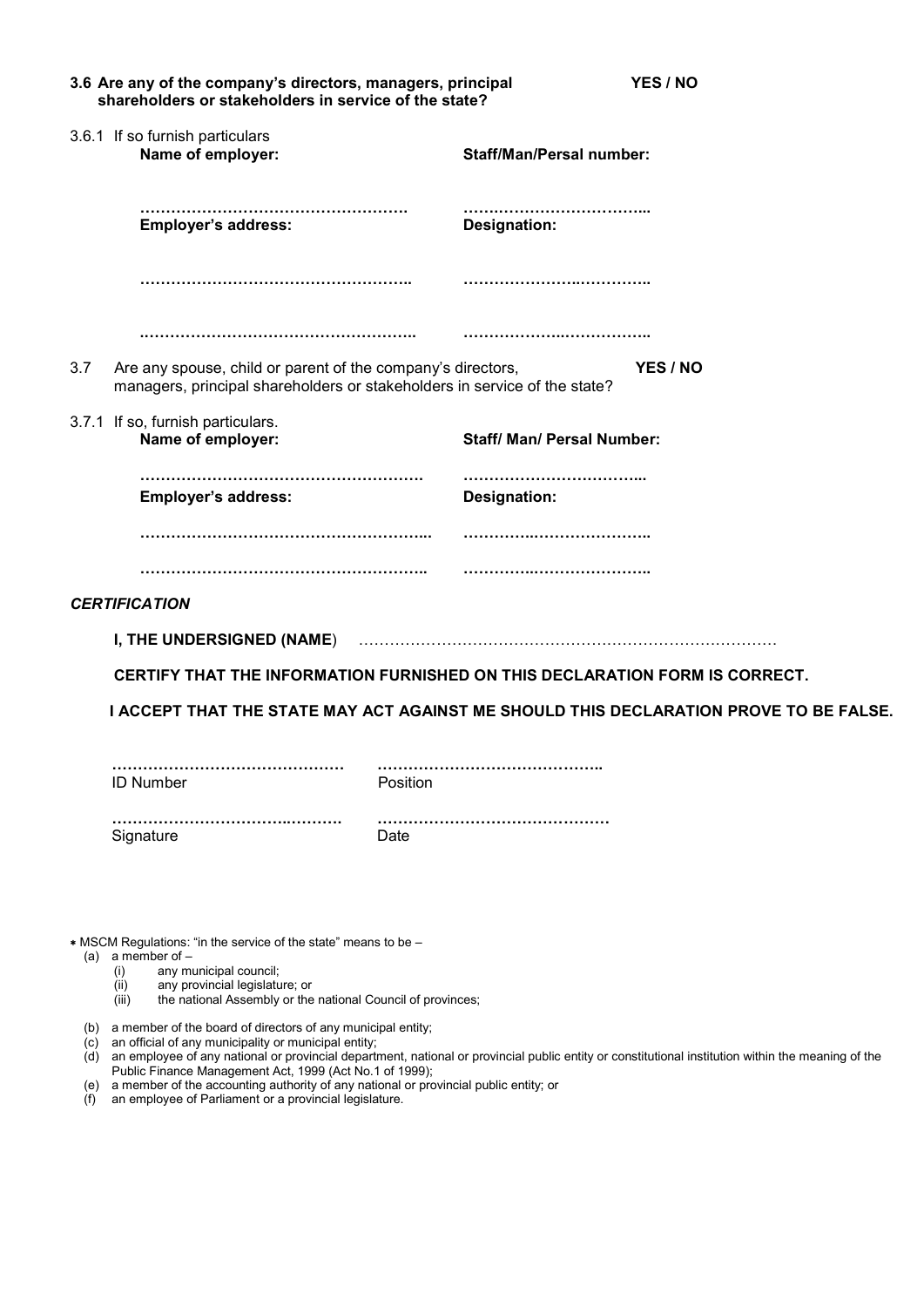\_\_\_\_\_\_\_\_\_\_\_\_\_\_\_\_\_\_\_\_\_\_\_\_\_\_\_\_\_\_\_\_\_\_\_\_\_\_\_\_\_\_\_\_\_\_\_\_\_\_\_\_\_\_\_\_\_\_\_\_\_\_\_\_\_\_ (the 'Supplier')

vis a vis the

#### Nelson Mandela Bay Municipality ('NMBM')

#### Whereas:

- (a) the Supplier delivers goods or renders services to NMBM;
- (b) NMBM is liable to pay the Supplier for goods delivered or services rendered; and
- (c) the Supplier is liable pay NMBM for any due municipal rates and taxes or municipal service charges and any other indebtedness owed by the Supplier to the NMBM

#### Now therefore the Supplier undertakes the following:

- 1. In the event of the Supplier being in arrears in respect of any municipal rates and taxes or municipal service charges and any other indebtedness owed by the Supplier to the NMBM; which is / are due:
	- 1.1 the Supplier shall make satisfactory and reasonable written settlement arrangements with the NMBM for the payment thereof; and
	- 1.2 failing which, the NMBM may set-off any such due Municipal rates and taxes or Municipal service charges and any other indebtedness owed by the Supplier to the NMBM, from any amount owed by the NMBM to the Supplier;
- 2. To co-operate with the NMBM and to do all things and sign all such documents (and/or procure same to be done) as may be necessary or requisite in order to give proper and due effect to the terms of this undertaking or any matter arising there from in accordance with its intent and purpose;
- 3. No extension of time or indulgence granted by the NMBM shall be deemed in any way to affect, prejudice or derogate from its rights in any respect in terms of this undertaking, nor shall it in any way be regarded as a waiver of any of the NMBM's rights hereunder; and
- 4. The Supplier shall not be entitled to cede any of its right's nor delegate any of its obligations in terms of this undertaking to any other person without the prior written consent of the NMBM.

| Thus done and signed by the Supplier at |  | 20 |  |
|-----------------------------------------|--|----|--|
|-----------------------------------------|--|----|--|

Authorised Signature

(The Supplier) duly authorised

 $\_$